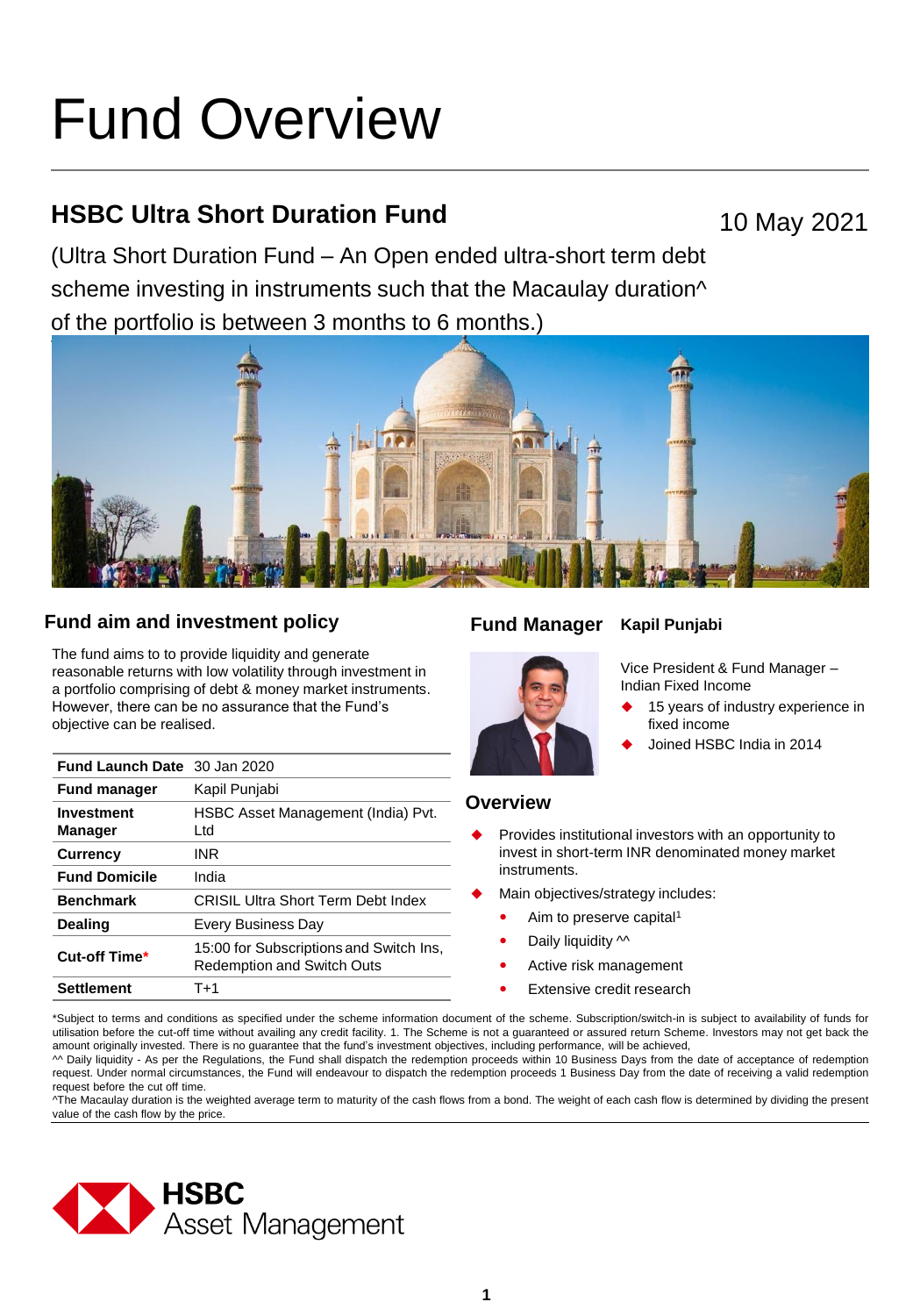# **Portfolio characteristics**

| Yield to Maturity <sup>1</sup> | 3.63%            |
|--------------------------------|------------------|
| Current AUM (~INR m)           | 7879.3           |
| Current WAM <sup>2</sup>       | $\sim 0.45$ year |
| <b>Maximum Maturity</b>        | 6 months         |
| Maximum WAM <sup>2</sup>       | 6 months         |

# **Fund Information**

|                                    | <b>Features</b> |
|------------------------------------|-----------------|
| <b>Current NAV – Growth option</b> | INR 1,061.1620  |
| <b>Settlement Date</b>             | $T + 14$        |

| <b>Fund Name</b>         | <b>Total Expense Ratio (TER)</b><br>(as of 30 April 2021) | <b>Minimum Application</b><br>Amount (Rs) | <b>Minimum Redemption/</b><br><b>Switch Account (Rs)</b> |
|--------------------------|-----------------------------------------------------------|-------------------------------------------|----------------------------------------------------------|
| <b>HUSDF</b>             | $0.48\%$ <sup>3</sup>                                     | 5.000                                     | 1.000                                                    |
| <b>HUSDF Direct Plan</b> | $0.22\%$ <sup>3</sup>                                     | 5.000                                     | 1.000                                                    |

HSBC Mutual Fund/HSBC Asset Management (India) Private Limited would update the current expense ratios (TER) on its website at least three working days prior to the effective date of the change. Details of such changes can be referred on the following link under the Daily TER section:<https://www.assetmanagement.hsbc.co.in/en/mutual-funds>

Source: HSBC Global Asset Management, data as of 30 April 2021

Notes:<br>1.

- TYTM Based on investment amount
- 2. The Weighted Average Maturity (WAM) of the fund
- 3. TER is annualized and Includes GST on Investment Management fees
- 4. As per the local regulations, the fund shall dispatch the redemption proceeds within 10 business days from the date of acceptance of redemption request. Under normal circumstances, the Fund will endeavour to dispatch the redemption proceeds within 1 business day from the date of receiving redemption request.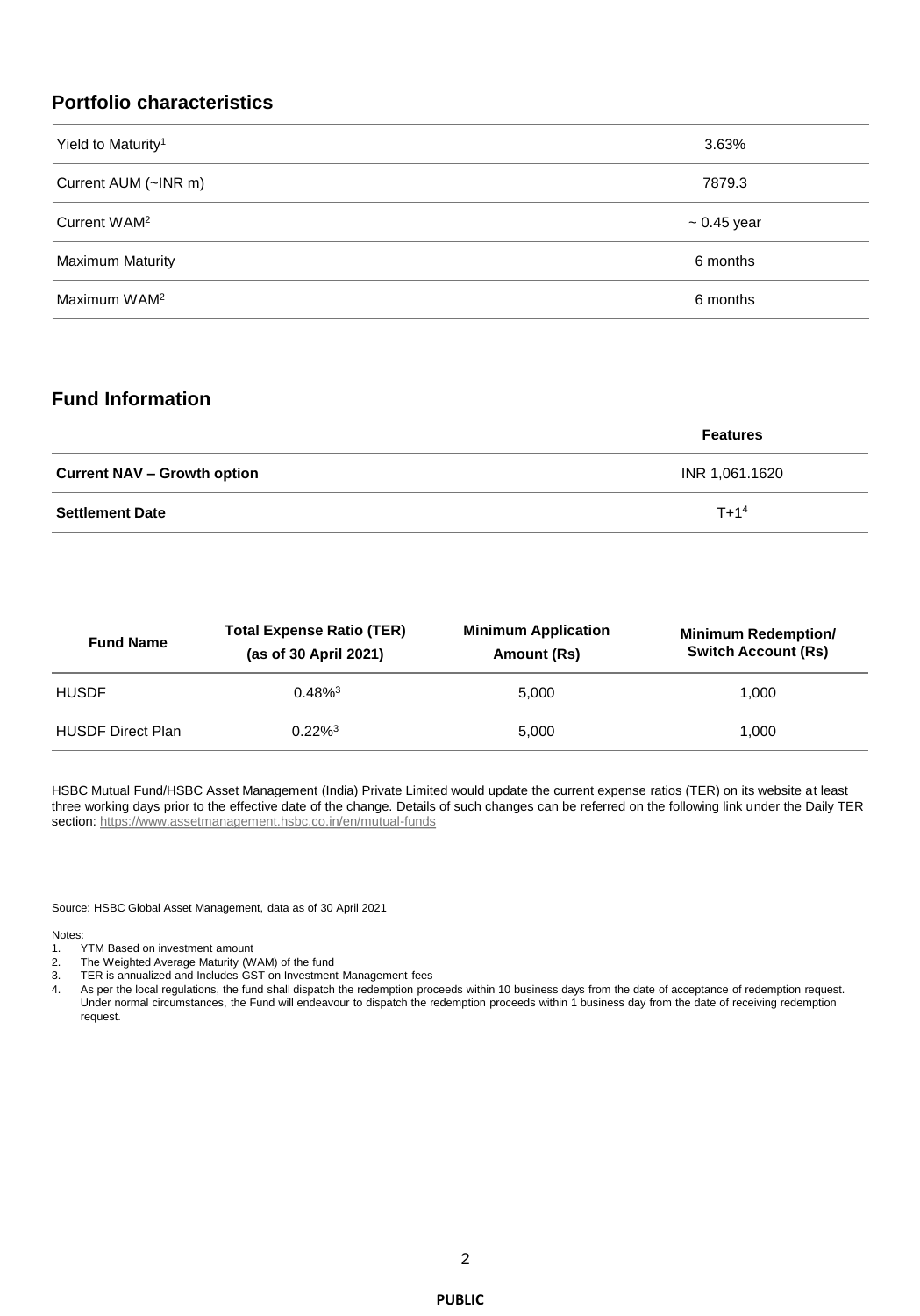# **Portfolio Compositions<sup>1</sup>**

### **Instrument Mix**

# **Credit Quality Mix – local\* credit rating agencies' short-term ratings**



#### **Top 10 issuers/counterparties % NAV**

| 182 DAYS TBILL RED 14-10-2021        | 9.37% |
|--------------------------------------|-------|
| <b>HDB Financial Services</b>        | 7.11% |
| 8.20% GOVT OF INDIA RED 15-02-2022   | 6.57% |
| National Highways Authority of India | 6.48% |
| <b>REC</b>                           | 6.44% |
| Reliance Industries                  | 6.28% |
| <b>ICICI Securities</b>              | 6.27% |
| <b>LIC Housing Finance</b>           | 6.26% |
| 182 DAYS TBILL RED 07-10-2021        | 6.25% |
| Housing Development Finance Corp     | 6.21% |

#### **Investment process and team**

Our investment process is active, fundamental and value driven. It combines qualitative top-down analysis of macroeconomic and market dynamics, with structured bottom-up research into individual bond issuers and fixed income securities. While investment decisions are taken locally to ensure focus and accountability, our portfolio managers in India are able to access the expertise and experience of our investment professionals worldwide in order to gain a truly global perspective.

The Fund is managed in India by Kapil Punjabi, who has over 15 years of investment experience. The team in India benefits from the broader HSBC Global Asset Management Liquidity team which manages over USD126.8 billion<sup>2</sup> in money market assets across 11 currencies globally.

Notes:

Subject to change without notice.

2. Data as at September 2020

Source: HSBC Global Asset Management, All data as on 30 April 2021 except otherwise mentioned

<sup>\*</sup> The rating mentioned above refers to the local credit rating in India. The rating criteria and methodology used by Indian local rating agencies may be different from those adopted by most of the established international credit rating agencies. Therefore, the Indian local credit rating system may not provide an equivalent standard for comparison with securities rated by international credit rating agencies.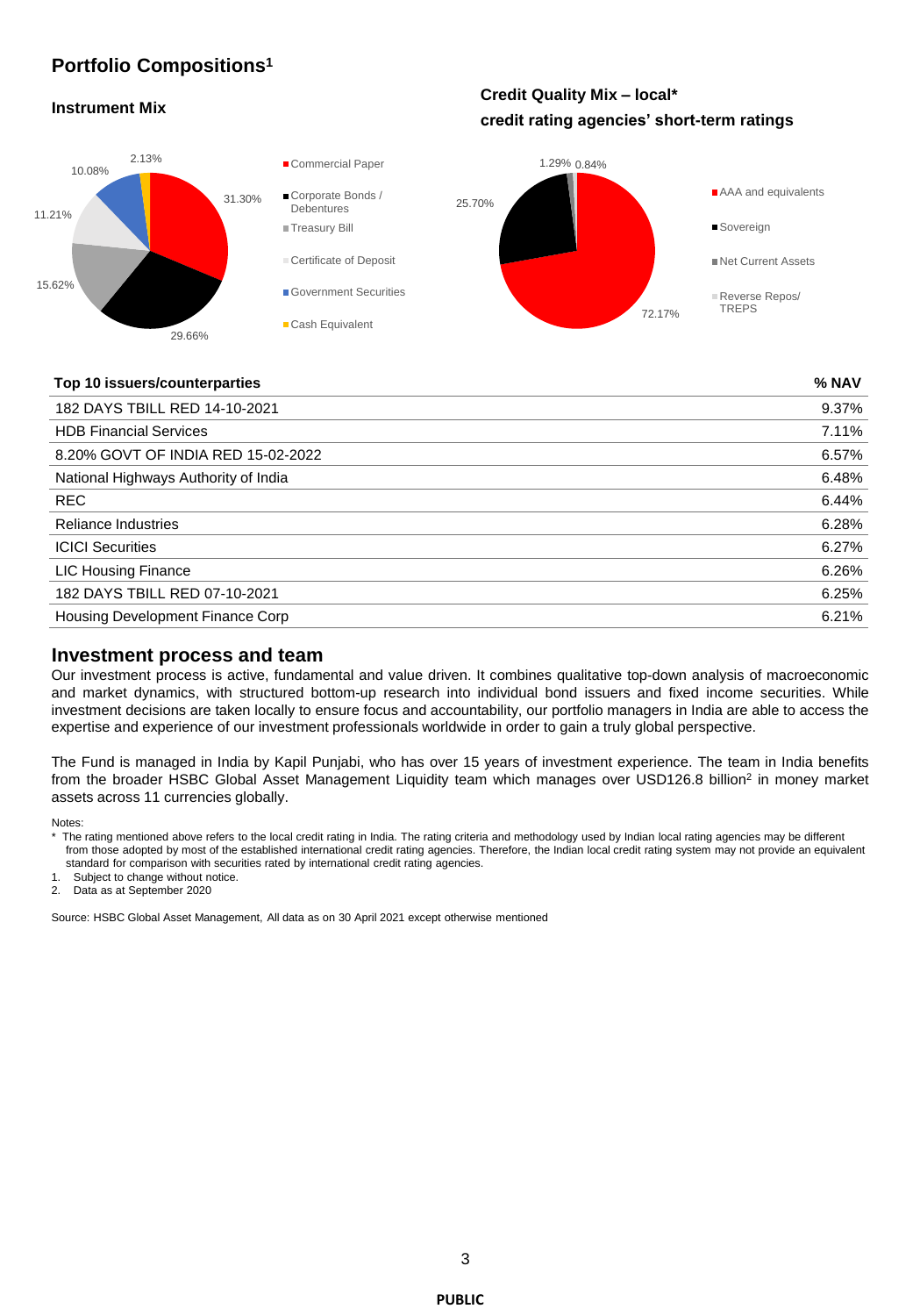#### **Funds Managed by Kapil Punjabi (Total Schemes Managed 8)**

#### **HSBC Ultra Short Duration Fund**

| <b>Fund / Benchmark</b><br>(Value of ₹10,000 invested)                  | 1 Year    |                          | 3 Years   |                          | 5 Years   |                          | <b>Since Inception</b> |                          |   |  |  |
|-------------------------------------------------------------------------|-----------|--------------------------|-----------|--------------------------|-----------|--------------------------|------------------------|--------------------------|---|--|--|
|                                                                         | Amount in | <b>Returns</b><br>$(\%)$ | Amount in | <b>Returns</b><br>$(\%)$ | Amount in | <b>Returns</b><br>$(\%)$ | Amount in              | <b>Returns</b><br>$(\%)$ | o |  |  |
| <b>HSBC Ultra Short Duration Fund</b>                                   | 10.460    | 4.60                     | <b>NA</b> | <b>NA</b>                | <b>NA</b> | <b>NA</b>                | 10.612                 | 4.86                     |   |  |  |
| <b>Scheme Benchmark (CRISIL Ultra</b><br>Short Term Debt Index)         | 10.529    | 5.29                     | <b>NA</b> | <b>NA</b>                | <b>NA</b> | <b>NA</b>                | 10.702                 | 5.57                     | 2 |  |  |
| <b>Additional Benchmark (NIFTY Ultra</b><br>Short Duration Debt Index)* | 10.469    | 4.69                     | <b>NA</b> | <b>NA</b>                | <b>NA</b> | <b>NA</b>                | 10.640                 | 5.08                     |   |  |  |
| <b>Additional Benchmark (CRISIL 1 Year</b><br>T-Bill Index)*            | 10.373    | 3.73                     | <b>NA</b> | <b>NA</b>                | <b>NA</b> | <b>NA</b>                | 10.673                 | 5.33                     |   |  |  |

Past performance may or may not be sustained in the future.

The said Fund is managed by Kapil Punjabi Effective (29 January 2020)

#### **Funds Managed by Kapil Punjabi (Total Schemes Managed 8)**

## **HSBC Cash Fund <sup>1</sup>**

| <b>Fund / Benchmark</b><br>(Value of ₹10,000 invested)   | 15 Days<br>7 Days |                                      |        | 30 Days                              |        | 1 Year |                               | 3 Years |        | 5 Years               |        | Since Inception       |        | Õ                            |         |
|----------------------------------------------------------|-------------------|--------------------------------------|--------|--------------------------------------|--------|--------|-------------------------------|---------|--------|-----------------------|--------|-----------------------|--------|------------------------------|---------|
|                                                          | in ₹              | ⊺Amount │Returns <sup>∣</sup><br>(%) | in ₹   | Amount Returns Amount Returns<br>(%) | in ₹   | $(\%)$ | Amount Returns Amount<br>in ₹ | (%)     | in ₹   | <b>Returns</b><br>(%) | in ₹   | Amount Returns<br>(%) | in₹    | <b>Amount Returns</b><br>(%) | 묘       |
| <b>HSBC Cash Fund</b>                                    | 10.006            | 2.99                                 | 10.013 | 3.13                                 | 10.026 | 3.11   | 10.331                        | 3.31    | 11.776 | 5.58                  | 13.463 | 6.12                  | 20.431 | 7.44                         | है<br>ဥ |
| <b>Scheme Benchmark (CRISIL</b><br>Liquid Fund Index)    | 10.007            | 3.47                                 | 10.015 | 3.55                                 | 10.030 | 3.61   | 10.395                        | 3.95    | 11.894 | 5.93                  | 13.603 | 6.34                  | 20,488 | 7.47                         | 0       |
| <b>Additional Benchmark</b><br>(CRISIL91DavT-BillIndex)* | 10.007            | 3.62                                 | 10.015 | 3.54                                 | 10.032 | 3.84   | 10.353                        | 3.53    | 11.786 | 5.61                  | 13.361 | 5.96                  | 19.797 | 7.10                         | Ñ       |
| <b>Additional Benchmark</b><br>(CRISIL1YearT-BillIndex)* | 10,006            | 3.31                                 | 10.013 | 3.23                                 | 10.035 | 4.28   | 10,031                        | 3.73    | 10,053 | 6.46                  | 10,053 | 6.43                  | 19,641 | 7.01                         |         |

Past performance may or may not be sustained in the future.

The said Fund is managed by Kapil Punjabi Effective (14 March 2014)

| <b>Funds Managed by Kapil Punjabi (Total Schemes Managed 8)</b> |           |                          |           |                       |           |                          |                        |                       |                |  |
|-----------------------------------------------------------------|-----------|--------------------------|-----------|-----------------------|-----------|--------------------------|------------------------|-----------------------|----------------|--|
| <b>HSBC Overnight Fund</b>                                      |           |                          |           |                       |           |                          |                        |                       |                |  |
| <b>Fund / Benchmark</b><br>(Value of ₹10,000 invested)          | 1 Year    |                          | 3 Years   |                       | 5 Years   |                          | <b>Since Inception</b> |                       | 5              |  |
|                                                                 | Amount in | <b>Returns</b><br>$(\%)$ | Amount in | <b>Returns</b><br>(%) | Amount in | <b>Returns</b><br>$(\%)$ | Amount in              | <b>Returns</b><br>(%) | 돂<br>ō<br>Date |  |
| <b>HSBC Overnight Fund</b>                                      | 10.297    | 2.97                     | <b>NA</b> | <b>NA</b>             | <b>NA</b> | <b>NA</b>                | 10.755                 | 3.82                  | <br>N<br>۴     |  |
| Scheme Benchmark (CRISIL Overnight<br>Index)                    | 10,313    | 3.13                     | <b>NA</b> | <b>NA</b>             | <b>NA</b> | <b>NA</b>                | 10.790                 | 3.99                  | $\bullet$      |  |
| Additional Benchmark (Nifty 1D Rate Index)*                     | 10,313    | 3.13                     | <b>NA</b> | <b>NA</b>             | <b>NA</b> | <b>NA</b>                | 10.790                 | 3.99                  |                |  |
| Additional Benchmark (CRISIL 1 Year T-Bill<br>$Index)*$         | 10,37     | 3.73                     | <b>NA</b> | <b>NA</b>             | <b>NA</b> | <b>NA</b>                | 11.195                 | 5.97                  |                |  |

Past performance may or may not be sustained in the future.

The said Fund is managed by Kapil Punjabi Effective (22 May 2019)

Past performance may or may not be sustained in the future. Refer note below.

\*Additional benchmark as per SEBI circular no. SEBI/HO/IMD/DF2/CIR/P/2021/024 dated March 04, 2021

Pursuant to the circular issued by SEBI on 'Categorization and Rationalization of the Schemes, there has been change in the fundamental attribute(s) of the aforesaid scheme(s) effective Mar 14, 2018.

<sup>1</sup> Pursuant to SEBI circular dated Sept 13, 2012, certain Plans / Options within the schemes have been discontinued to comply with a single plan structure. Since there was no continuous NAV history available for the surviving Plan prior to 19 May 2011, returns since the said date have been considered for calculating performance. The inception date of HSBC Cash Fund however is 4 December 2002.

The performance details provided herein are of other than Direct Plan - Growth Option. Returns on Rs 10,000 are point-to-point returns for the specific time period, invested at the start of the period. The returns for the respective periods are provided as on last available NAV of March 2021 for the respective Schemes. Returns 1 year and Above are Compounded Annualised. Load is not taken into consideration for computation of performance. Different plans shall have a different expense structure. The expenses of the Direct Plan under the Scheme will be lower to the extent of the distribution expenses / commission charged to the Other than Direct Plan. The performance data of the scheme(s) managed by the respective Fund Manager which has/have not completed 6 months is not provided. Considering the varying maturities of the close ended schemes, the performance of close-ended schemes is not provided as it is strictly not comparable with that of open ended schemes.

#### **PUBLIC**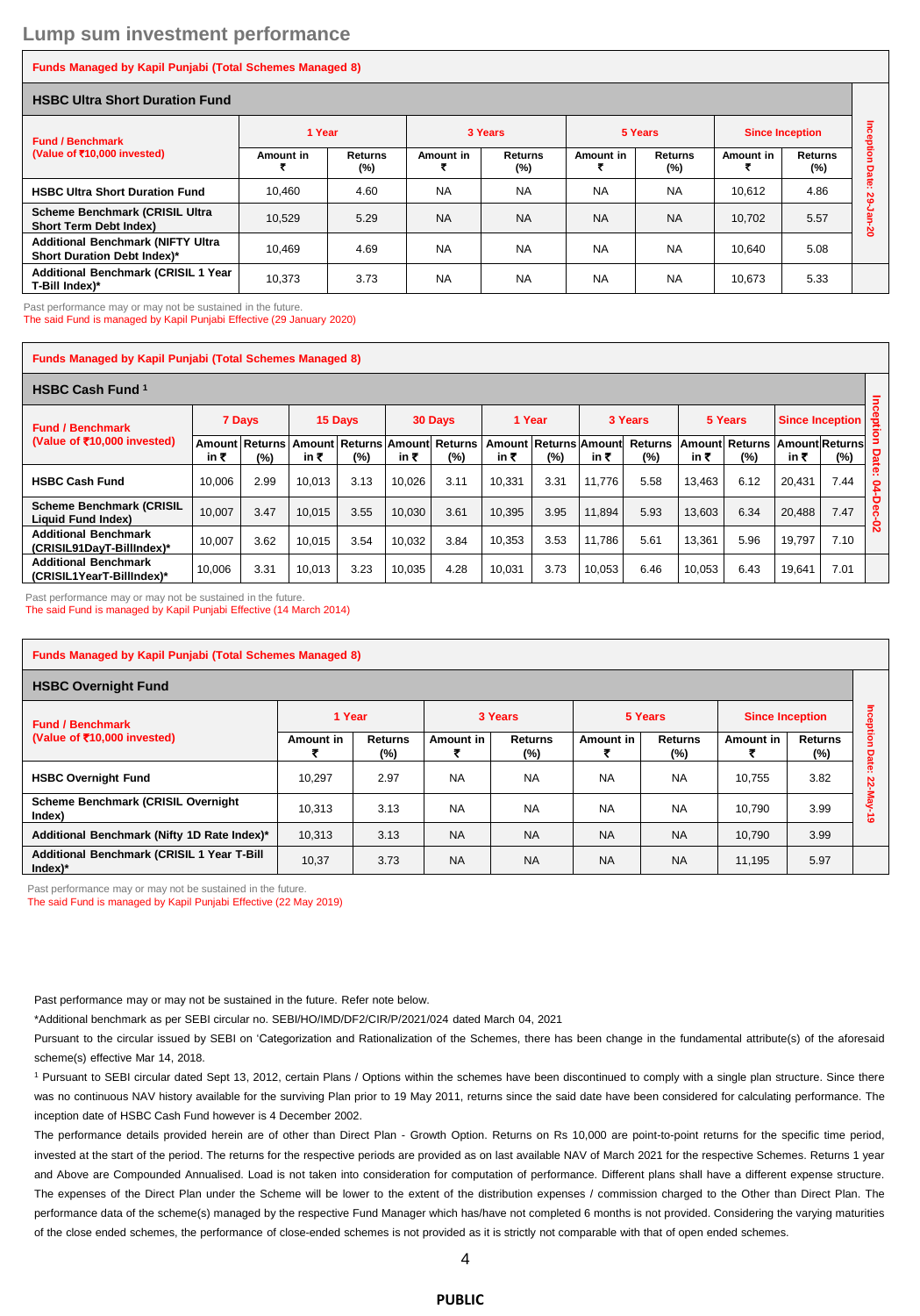| <b>Funds Managed by Kapil Punjabi (Total Schemes Managed 8)</b>      |           |                          |           |                          |           |                       |                        |                       |              |  |  |
|----------------------------------------------------------------------|-----------|--------------------------|-----------|--------------------------|-----------|-----------------------|------------------------|-----------------------|--------------|--|--|
| <b>HSBC Debt Fund</b>                                                |           |                          |           |                          |           |                       |                        |                       |              |  |  |
| <b>Fund / Benchmark</b><br>(Value of ₹10,000 invested)               | 1 Year    |                          | 3 Years   |                          | 5 Years   |                       | <b>Since Inception</b> |                       | πce          |  |  |
|                                                                      | Amount in | <b>Returns</b><br>$(\%)$ | Amount in | <b>Returns</b><br>$(\%)$ | Amount in | <b>Returns</b><br>(%) | Amount in              | <b>Returns</b><br>(%) | ğion<br>Date |  |  |
| <b>HSBC Debt Fund</b>                                                | 10.435    | 4.35                     | 12.643    | 8.10                     | 13.725    | 6.53                  | 34,548                 | 6.97                  | $\cdot$<br>۰ |  |  |
| <b>Scheme Benchmark (CRISIL</b><br><b>Composite Bond Fund Index)</b> | 10.781    | 7.81                     | 13.229    | 9.74                     | 15.092    | 8.57                  | 35,450                 | 7.12                  | Ò<br>ន       |  |  |
| <b>Additional Benchmark (CRISIL 10)</b><br>vear Gilt Index) *        | 10.438    | 4.38                     | 13,114    | 9.42                     | 14.229    | 7.30                  | 30,936                 | 6.33                  |              |  |  |

Past performance may or may not be sustained in the future.

The said Fund is managed by Kapil Punjabi Effective (18 February 2019)

| <b>Funds Managed by Kapil Punjabi (Total Schemes Managed 8)</b>    |           |                       |           |                       |           |                       |           |                          |    |  |  |
|--------------------------------------------------------------------|-----------|-----------------------|-----------|-----------------------|-----------|-----------------------|-----------|--------------------------|----|--|--|
| <b>HSBC Low Duration Fund 3</b>                                    |           |                       |           |                       |           |                       |           |                          |    |  |  |
| <b>Fund / Benchmark</b><br>(Value of ₹10,000 invested)             | 1 Year    |                       |           | 3 Years               |           | 5 Years               |           | <b>Since Inception</b>   |    |  |  |
|                                                                    | Amount in | <b>Returns</b><br>(%) | Amount in | <b>Returns</b><br>(%) | Amount in | <b>Returns</b><br>(%) | Amount in | <b>Returns</b><br>$(\%)$ | o  |  |  |
| <b>HSBC Low Duration Fund</b>                                      | 10.296    | 2.96                  | 10.633    | 2.06                  | 12.093    | 3.87                  | 16.264    | 5.83                     |    |  |  |
| <b>Scheme Benchmark (CRISIL Low</b><br><b>Duration Debt Index)</b> | 10,653    | 6.53                  | 12.471    | 7.61                  | 14.422    | 7.59                  | 19.779    | 8.27                     |    |  |  |
| <b>Additional Benchmark (CRISIL 1 Year</b><br>T-Bill Index) *      | 10.373    | 3.73                  | 12.074    | 6.46                  | 13.661    | 6.43                  | 17.717    | 6.89                     | ႙ၟ |  |  |

Past performance may or may not be sustained in the future.

The said Fund is managed by Kapil Punjabi Effective (18 October 2014)

Past performance may or may not be sustained in the future. Refer note below.

Pursuant to the circular issued by SEBI on 'Categorization and Rationalization of the Schemes, there has been change in the fundamental attribute(s) of the aforesaid scheme(s) effective Mar 14, 2018.

\*Additional benchmark as per SEBI circular no. SEBI/HO/IMD/DF2/CIR/P/2021/024 dated March 04, 2021

<sup>3</sup> Pursuant to SEBI circular dated Sept 13, 2012, certain Plans / Options within the schemes have been discontinued to comply with a single plan structure. Since there was no continuous NAV history available for the surviving Plan prior to 1 October 2012, returns since the said date have been considered for calculating performance. The inception date of HSBC Low Duration Fund however is 17 October 2006.

The performance details provided herein are of other than Direct Plan - Growth Option. Returns on Rs 10,000 are point-to-point returns for the specific time period, invested at the start of the period. The returns for the respective periods are provided as on last available NAV of March 2021 for the respective Schemes. Returns 1 year and Above are Compounded Annualised. Load is not taken into consideration for computation of performance. Different plans shall have a different expense structure. The expenses of the Direct Plan under the Scheme will be lower to the extent of the distribution expenses / commission charged to the Other than Direct Plan. The performance data of the scheme(s) managed by the respective Fund Manager which has/have not completed 6 months is not provided. Considering the varying maturities of the close ended schemes, the performance of close-ended schemes is not provided as it is strictly not comparable with that of open ended schemes.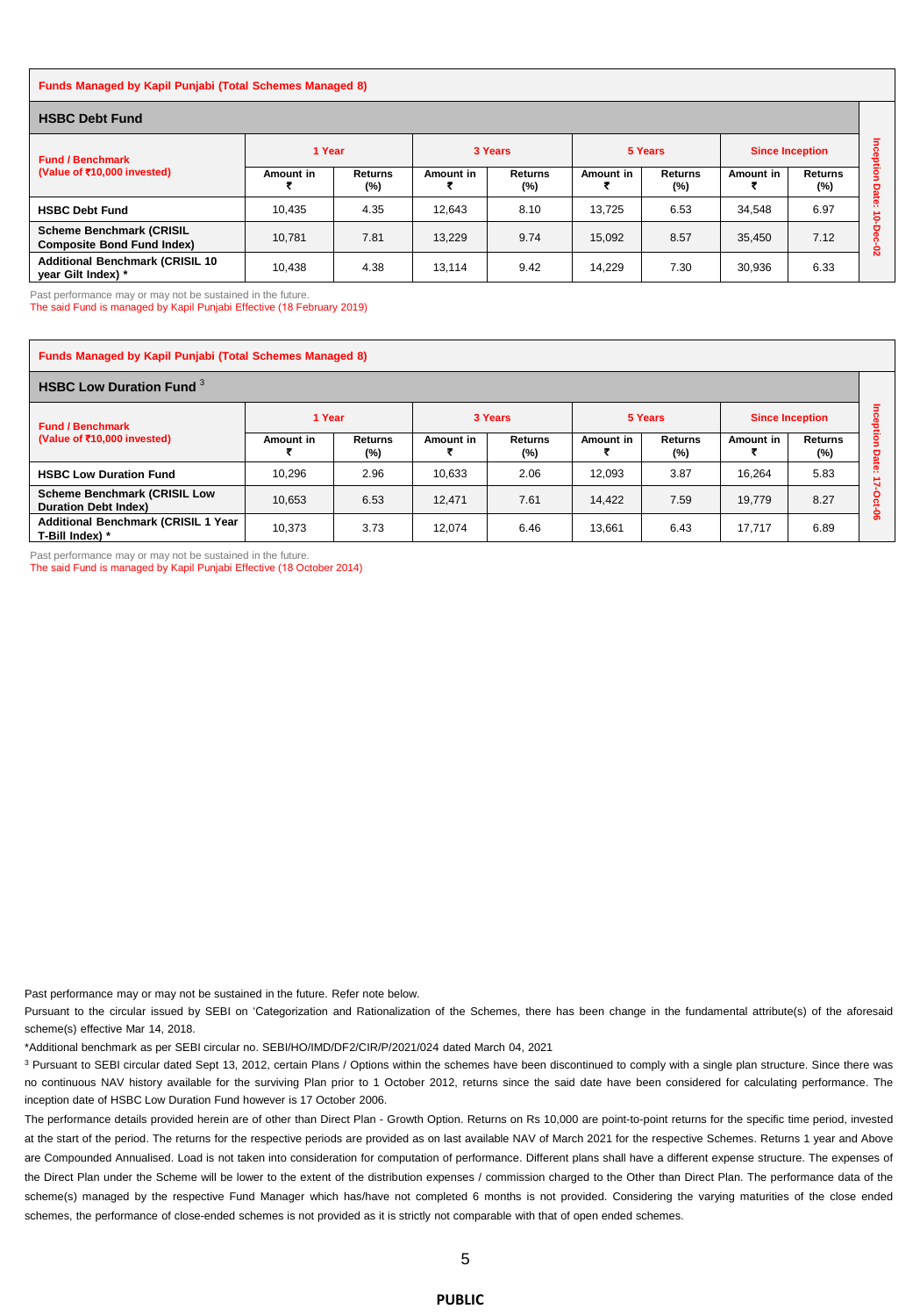#### **Lump sum investment performance**

#### **Funds Managed by Kapil Punjabi (For Debt Portion) (Total Schemes Managed 8) Funds Managed by Gautam Bhupal (For Equity portion) (Total Schemes Managed 7)**

| <b>HSBC Regular Savings Fund</b>                               |           |                          |           |                       |                  |                       |                        |                       |  |
|----------------------------------------------------------------|-----------|--------------------------|-----------|-----------------------|------------------|-----------------------|------------------------|-----------------------|--|
| <b>Fund / Benchmark</b><br>(Value of ₹10,000 invested)         | 1 Year    |                          | 3 Years   |                       | 5 Years          |                       | <b>Since Inception</b> |                       |  |
|                                                                | Amount in | <b>Returns</b><br>$(\%)$ | Amount in | <b>Returns</b><br>(%) | <b>Amount in</b> | <b>Returns</b><br>(%) | Amount in              | <b>Returns</b><br>(%) |  |
| <b>HSBC Regular Savings Fund</b>                               | 11.380    | 13.80                    | 12.284    | 7.07                  | 14.309           | 7.42                  | 43,036                 | 8.86                  |  |
| CRISIL Hybrid 85+15 - Conservative Index<br>(Scheme Benchmark) | 11.398    | 13.98                    | 13.489    | 10.45                 | 15.989           | 9.83                  | 40.977                 | 8.55                  |  |
| <b>CRISIL 10 Year Gilt Index (Additional</b><br>Benchmark) *   | 10.438    | 4.38                     | 13.104    | 9.43                  | 14.225           | 7.30                  | 26.907                 | 5.93                  |  |

Past performance may or may not be sustained in the future.

The said Fund is managed by Kapil Punjabi Effective (18 February 2019) The said Fund is managed by Gautam Bhupal Effective (23 July 2019)

**Fund Manager - Neelotpal Sahai (For Equity) Total Schemes Managed - 5 Fund Manager - Ranjithgopal K A (For Equity) Total Schemes Managed - 1 Fund Manager - Kapil Punjabi (For Debt) Total Schemes Managed - 8**

| <b>HSBC Equity Hybrid Fund</b>                                                                            |           |                          |                        |                |               |  |  |  |  |
|-----------------------------------------------------------------------------------------------------------|-----------|--------------------------|------------------------|----------------|---------------|--|--|--|--|
| <b>Fund / Benchmark</b>                                                                                   | 1 Year    |                          | <b>Since Inception</b> |                |               |  |  |  |  |
| (Value of ₹10,000 invested)                                                                               | Amount in | <b>Returns</b><br>$(\%)$ | Amount in              | Returns<br>(%) | $\sigma$<br>ĸ |  |  |  |  |
| <b>HSBC Equity Hybrid Fund</b>                                                                            | 13.395    | 33.95                    | 13.682                 | 13.23          |               |  |  |  |  |
| Scheme Benchmark (Composite index of CRISIL Composite Bond<br>Fund Index (30%) and S&P BSE 200 TRI (70%)) | 14.303    | 43.03                    | 14.521                 | 15.93          | $\infty$      |  |  |  |  |
| Additional Benchmark (Nifty 50 TRI) *                                                                     | 14.989    | 49.89                    | 14.689                 | 16.46          |               |  |  |  |  |

**Past performance may or may not be sustained in the future. Refer note below.**

**The said Fund is managed by Neelotpal Sahai Effective (22 October 2018) The said Fund is managed by Ranjithgopal K A Effective (23 July 2019)**

**The said Fund is managed by Kapil Punjabi Effective (18 February 2019)**

Past performance may or may not be sustained in the future. Refer note below.

The Performance of HSBC Global Equity Climate Change Fund of Fund (managed by Priyankar Sarkar and Kapil Punjabi ) is not given since the scheme has not completed one year from the date of inception. Since inception returns are to be provided since the date of allotment of units.

\*Additional benchmark as per SEBI circular no. SEBI/HO/IMD/DF2/CIR/P/2021/024 dated March 04, 2021

Pursuant to the circular issued by SEBI on 'Categorization and Rationalization of the Schemes, there has been change in the fundamental attribute(s) of the aforesaid scheme(s) effective Mar 14, 2018.

the Direct Plan under the Scheme will be lower to the extent of the distribution expen**s**es / commission charged to the Other than Direct Plan. The performance data of the schemes, the performance of close-ended schemes is not provided as it is strictly **pot game**arable with that of open ended schemes. The performance details provided herein are of other than Direct Plan - Growth Option. Returns on Rs 10,000 are point-to-point returns for the specific time period, invested at the start of the period. The returns for the respective periods are provided as on last available NAV of March 2021 for the respective Schemes. Returns 1 year and Above are Compounded Annualised. Load is not taken into consideration for computation of performance. Different plans shall have a different expense structure. The expenses of scheme(s) managed by the respective Fund Manager which has/have not completed 6 months is not provided. Considering the varying maturities of the close ended